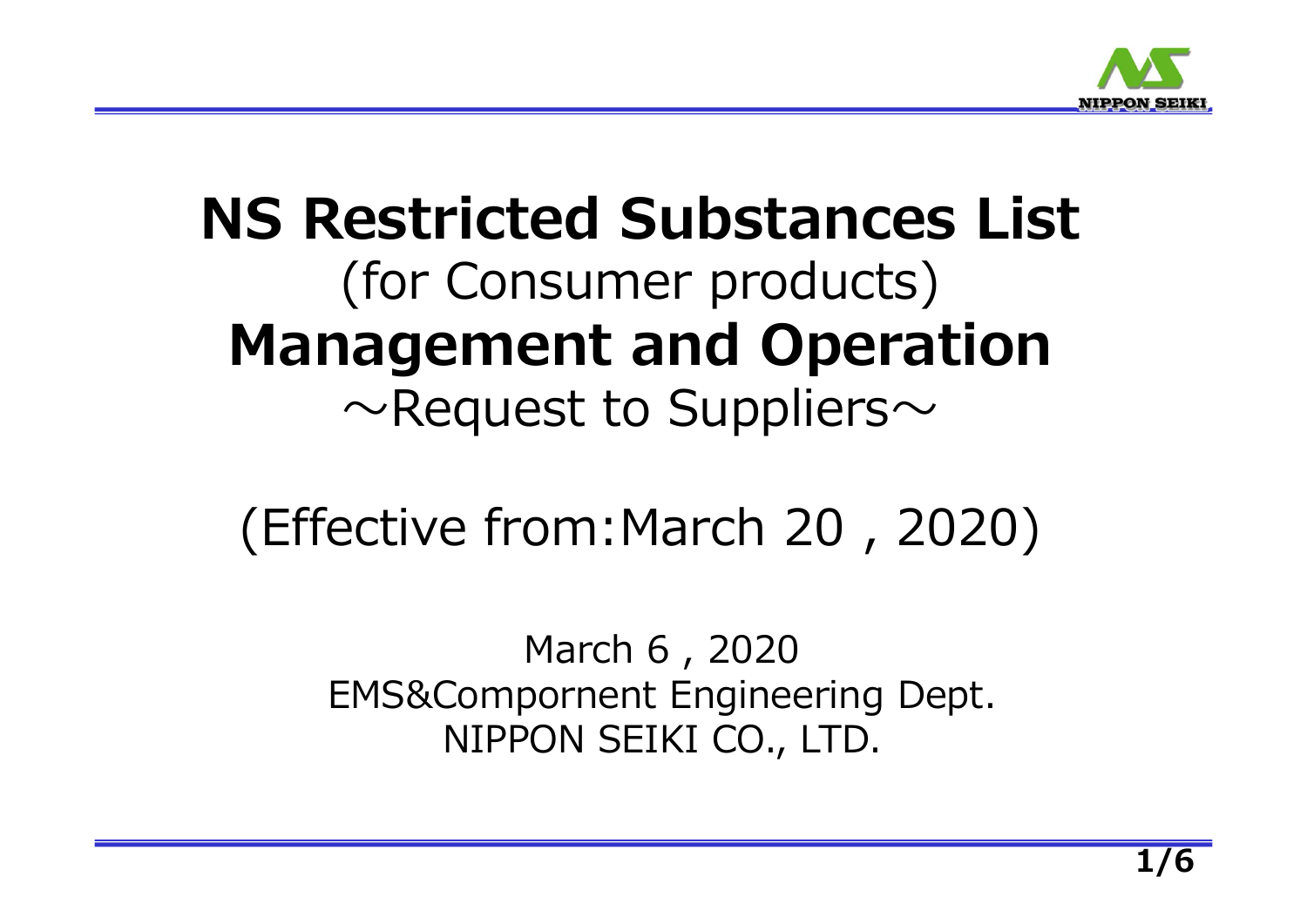

# **INDEX**

- □ Purpose and Background
- □ NS Restricted Substances List (for Consumer products)
- $\square$  Request to Suppliers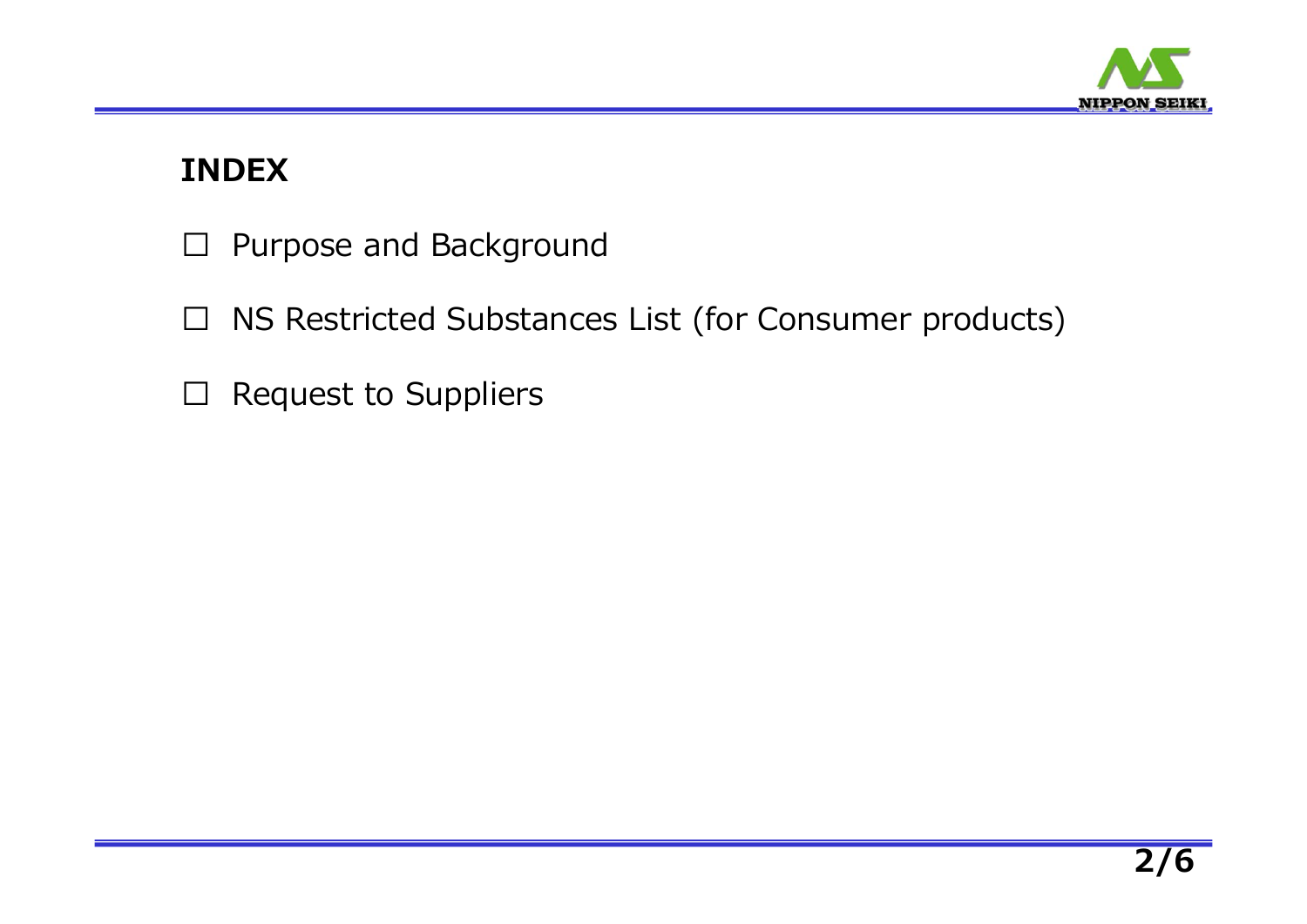

# **Purpose and Background**

It is now well known that as environmental concerns has been rising globally, restrictions of chemical substances included in products are accordingly enhanced by various laws and regulations. Thus, manufacturers of Articles and/or Preparations have to satisfy every applicable laws and regulations depending on its usage and destination.

To comply with these restrictions, we NIPPON SEIKI CO., LTD ("NS"hereafter) have decided to adopt "NS Restricted Substances List (for Consumer products)".

Target: Parts used in Consumer products. Parts requested to be reported by chemSHERPA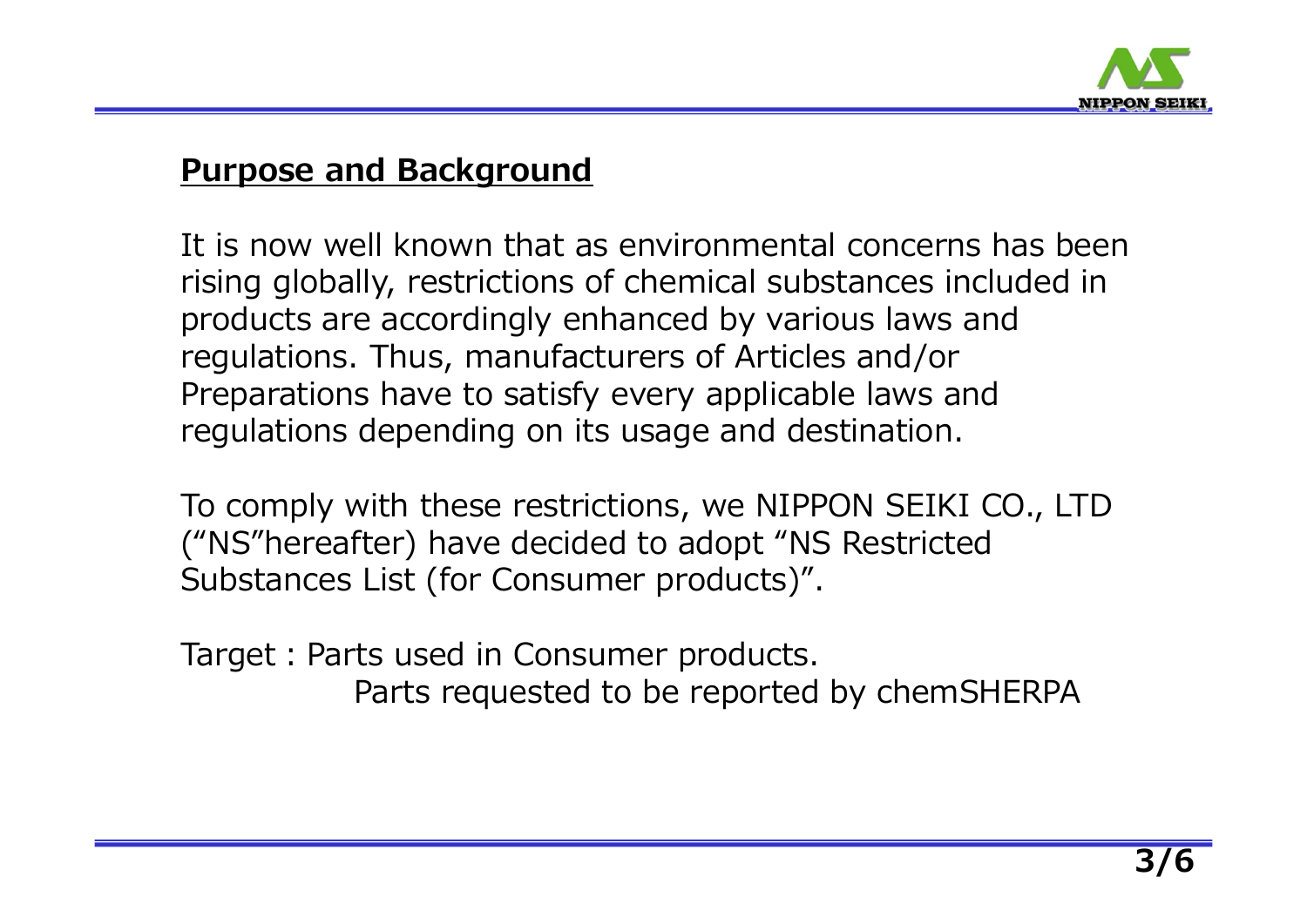

# **NS Restricted Substances List (for Consumer products)**

We define the chemSHERPA Declarable Substances List, which is managed by the Article Management Promotion-Consortium (JAMP), as the "NS Restricted Substances List (for Consumer products)".

However, as markets and customers request us to comply with their original restrictions of chemical substances. Therefore, in order to satisfy those various requirements and restrictions, please provide information about substances which contained in products regardless of their content and concentration. We judge if it is Conforming or Non-Conforming.

chemSHERPA Declarable Substances List Publication site https://chemsherpa.net/tool#declarable ※Please refer to the latest list from the above URL.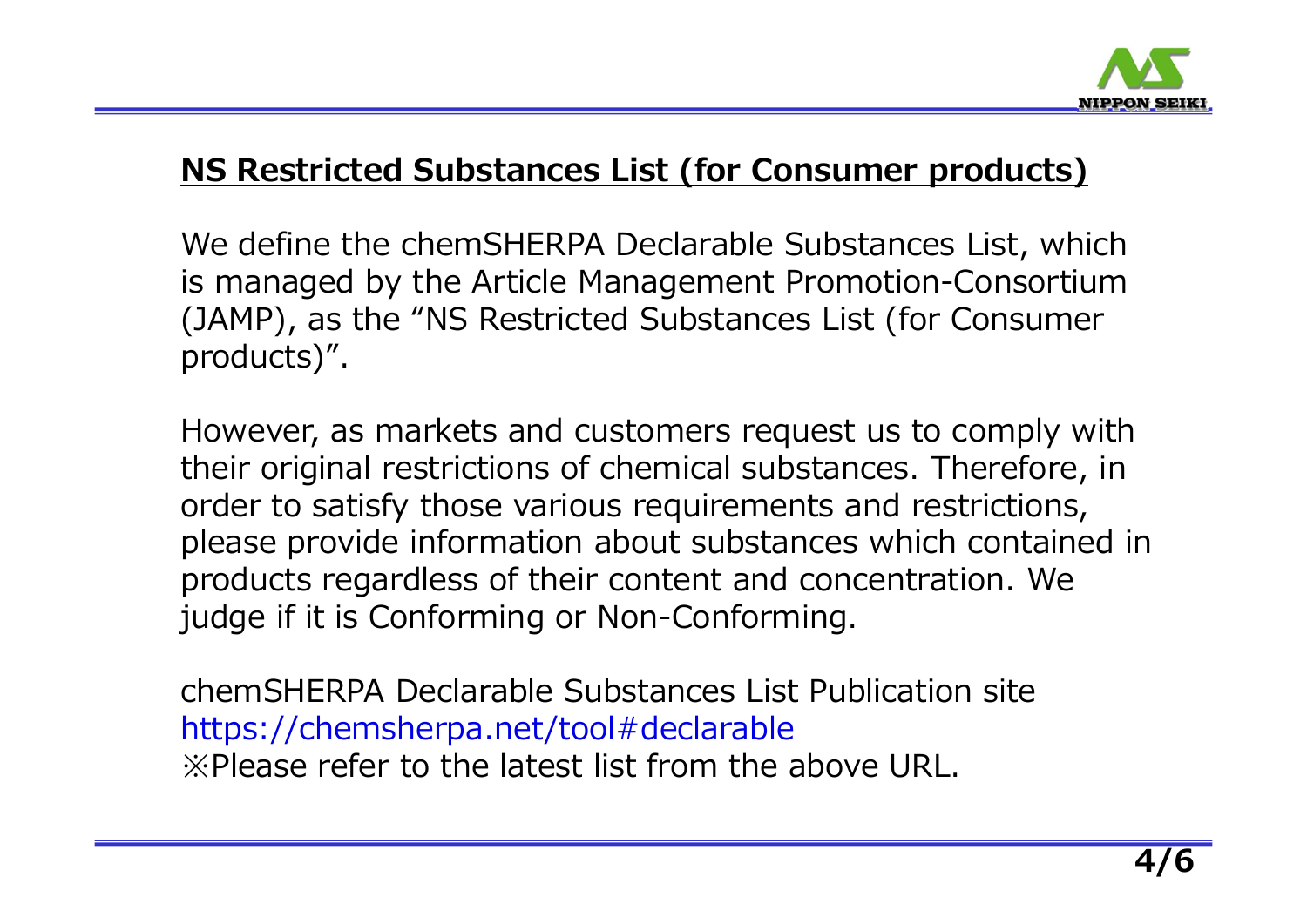

## **Request to Suppliers**

Target: Parts used in Consumer products.

1) Provision of information about substance on the chemSHERPA Declarable Substances List.

If any of the substances listed in the chemSHERPA Declarable Substances List are contained in the product, please report in the chemSHERPA format regardless of the content and concentration.

※chemSHERPA format

Information transmission scheme managed by the Article Management Promotion-Consortium (JAMP) https://chemsherpa.net/

For users who have downloaded chemSHERPA, a notification E-mail will be sent by the JAMP Secretariat to update the tool. At that time, please check the latest version list, and immediately contact us if any substance is found to be newly contained or any changes have been made to the chemSHERPA data already reported to us. (For inquiries regarding Green Procurement Guidelines, please refer to the EMS&Component Headquarters Dept.)